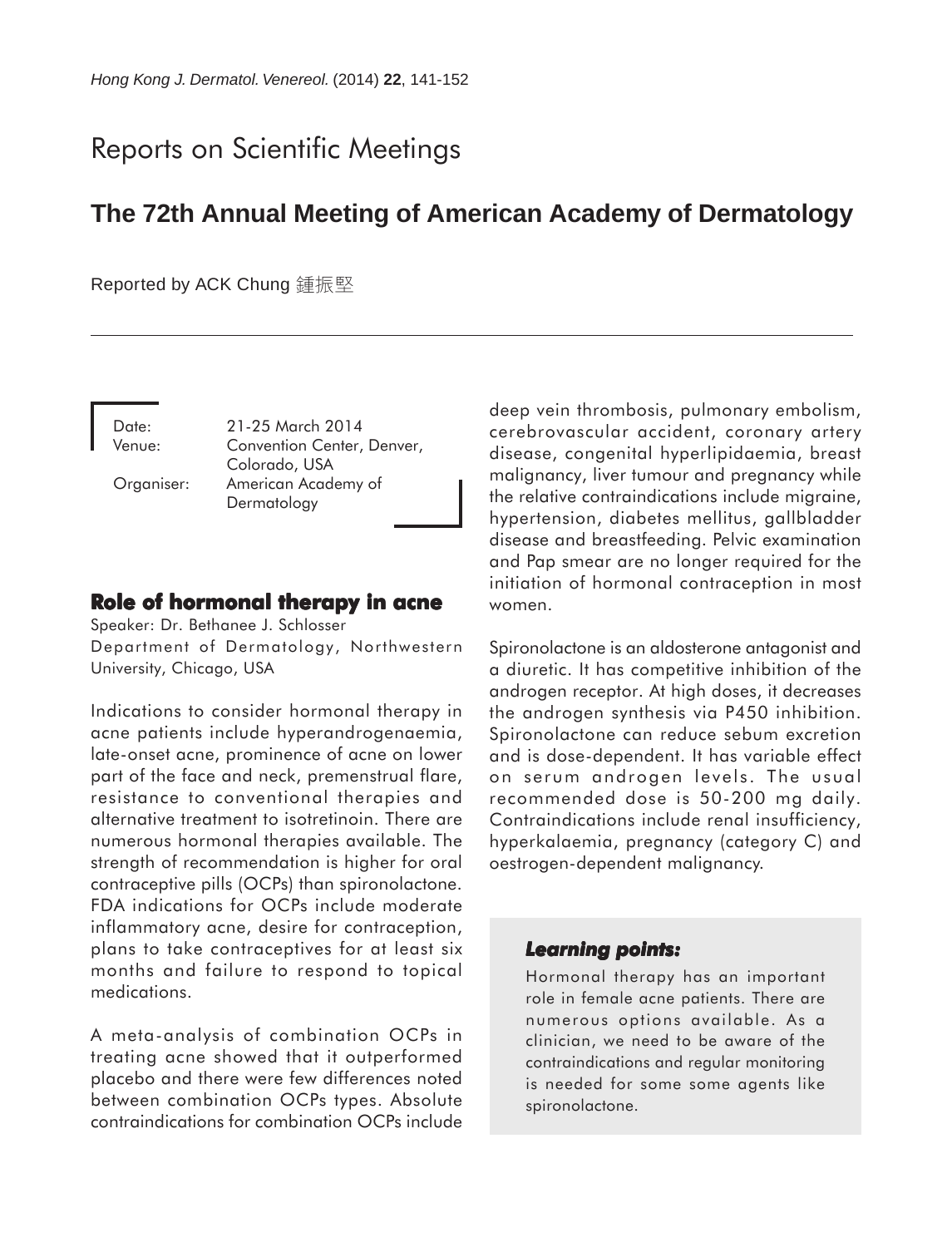### **Complications of decorative tattoos**

Speaker: Dr. Michi Shinohara Clinical Assistant Professor, Division of Dermatology, University of Washington, USA

Complications of tattoos include inflammatory reaction, infection and neoplasm. Inflammatory tattoo reactions are numerous including granulomatous, lichenoid, pseudoepitheliomatous, pseudolymphomatous and eczematous changes. Sarcoidal granulomatous disease is an interesting topic in tattoo patients. Sarcoidosis can occur decades later in the tattoo regions and is associated with interferon use (1 in 400). Searching for other sites involved is important as there is up to 70 percent involvement in the lung and there is less than 5% occurrence in other organs. Biopsy of suspicious tattoo tissue is needed to make the diagnosis of sarcoidosis. Lichenoid tattoo reactions are also frequently reported. It can occur weeks to years after tattooing. It is more common with red pigment than other pigments. Pseudolymphomatous tattoo is a form of cutaneous lymphoid hyperplasia. The lesion can be composed of mainly B cell, T cell or mixed cell types. True lymphomas are rare. Anaphylaxis after tattooing has been reported. We need to pay particular attention to patients with a strong history of urticaria or other allergy history. In general, treatment of inflammatory tattoo reactions include topical and intralesional steroids. Hydroxychloroquine is used for sarcoidal reaction.

Neoplasms arising inside tattoo tissue like squamous cell carcinoma, keratoacanthoma and melanoma have been reported. A high index of suspicion is needed to recognise the condition early. Infections due to tattooing include transmission of hepatitis virus and human immunodeficiency virus. Localised reactions include acute pyogenic reaction, tuberculosis infection, leprosy and viral infections like human papillomavirus infections and molluscum virus infections have been reported.

### *Learning points: Learning points:*

There are numerous types of tattoo complications like infection, inflammation and neoplasm. A high index of suspicion is needed to diagnose the disease. Biopsy of the tattoo lesion is sometimes needed to make the correct diagnosis. Different types of reactions are likely to evolve in view of changing trends in tattooing technique and the inks used.

### **Male genital dermatology**

Speaker: Dr. Anthony Hall School of Medicine, Deakin University, Australia, Male Genital Clinic, Skin & Cancer Foundation Inc., Melbourne, Australia

Genital disease is mostly non-infectious. Patients with genital problems are often anxious, so listening is of paramount importance in establishing a rapport with them.

The commonest male genital disorders include irritant dermatitis, lichen sclerosus and psoriasis. Psoriasis is often stated to be the commonest inflammatory disease of male genitalia. Typical scales may be absent especially in uncircumcised patients and the natal cleft is commonly involved. For solitary papule or plaque on the glans, we need to be aware of the differential diagnosis of squamous cell carcinoma *in situ*. The quality of life and sexual health is diminished in many patients with genital psoriasis. The first-line treatment includes weak topical corticosteroids. Second-line treatments include vitamin D preparations e.g. calcipotriol as monotherapy or combined with topical steroid which can decrease the irritation by vitamin D agents. Third-line options include calcineurin inhibitors (e.g. pimecrolimus and tacrolimus) but we need to be aware of the potential irritation and stinging side effects. For treatment-resistant plaque, biopsy of the lesion may be needed to exclude malignancies like Bowen's disease and extramammary Paget's disease.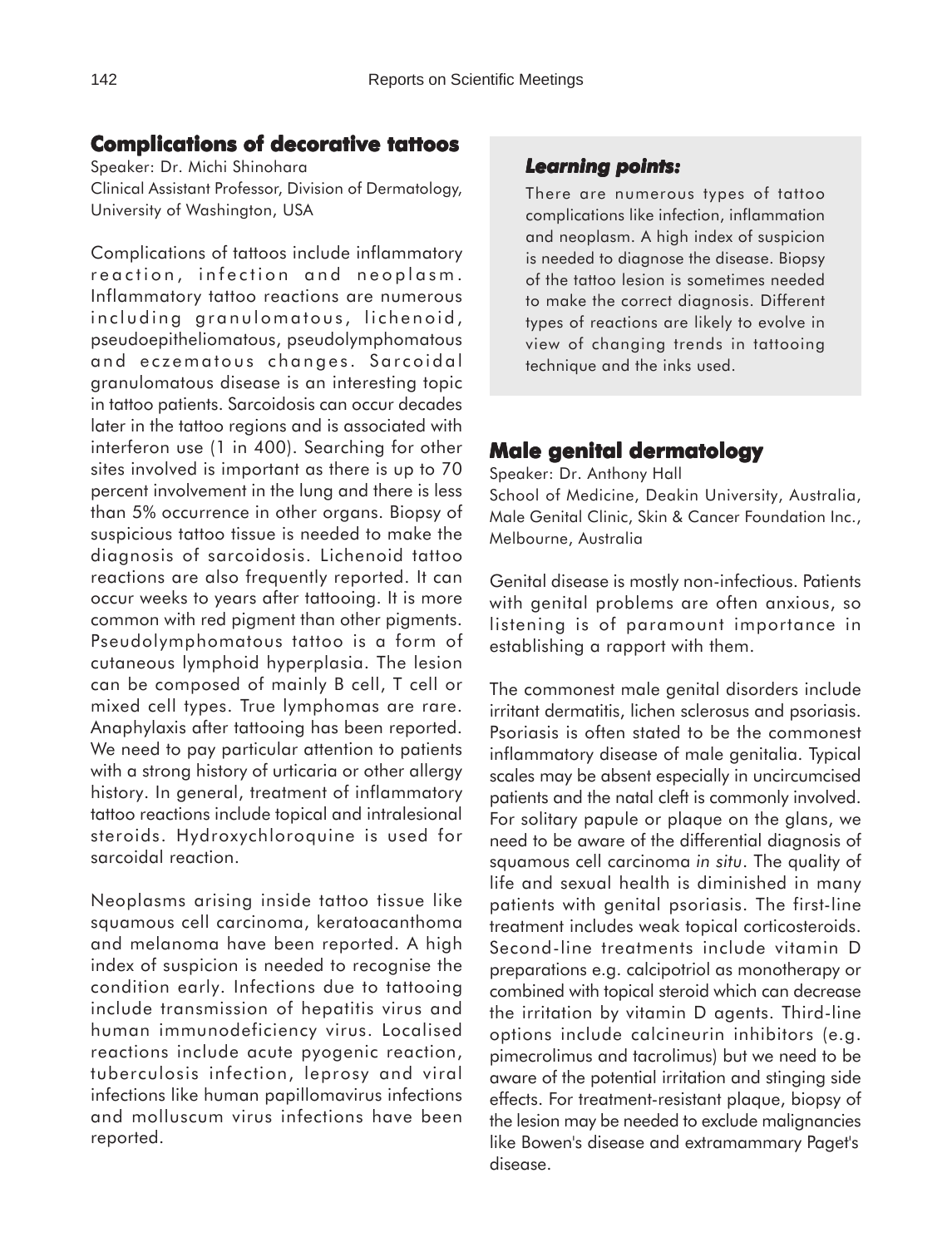Penile lichen sclerosus is another common genital dermatological problem. Patients present with asymptomatic whitening of the glans and foreskin. Patients may have difficulty in retracting the foreskin and even with erections. In severe cases, they have voiding difficulty leading to urinary retention and rarely renal failure. There is an interesting association between male genital lichen sclerosus and squamous cell carcinoma (SCC) of the penis. The risk of male patients with lichen sclerosus to develop penile SCC is around 4-8% while that in patients with penile squamous cell carcinoma having histologic evidence of lichen sclerosus is around 32-50%.

#### *Learning points: Learning*

Treating patients with genital skin problems is not difficult most of the time. Common dermatoses often have different presentations in the genital region. We need to be aware that many male patients with genital disease have underlying fear of getting sexually transmitted infection or cancer. It is essential to perform skin biopsy if malignancy cannot be confidently excluded.

### **Lessons learned from a paediatric rheum-derm clinic**

Speaker: Dr. Heather Brandling-Bennett Division of Dermatology, Department of Pediatrics, Seattle Children's Hospital, University of Washington School of Medicine, USA

There are different subtypes of morphoea like the linear form, circumscribed, superficial (limited to epidermis and dermis), deep, generalised (defined as 4 or more lesions, plaques >3 cm in diameter) and mixed type. Paediatric morphoea tends to have a longer disease duration. It can be progressive with over 25% recurrence rate months to years after treatment. Up to 20-40% have extracutaneous manifestations. Systemic workup depends on the symptoms and signs of patients. Ophthalmological examination, brain MRI with contrast, barium swallowing test, pulmonary function tests, high resolution computed tomography of the chest and echocardiogram may be needed. Laboratory studies like complete blood count, liver and renal function tests, C-reactive protein (CRP), erythrocyte sedimentation rate (ESR), anti-nuclear factor (ANF) and anti-ENA are required. Treatment options include topical agents like corticosteroids, tacrolimus, calcipotriene and imiquimod, phototherapy (UVA-1, narrow band UVB, broad band UVA), methotrexate, systemic corticosteroids (IV pulse, PO), mycophenolate mofetil, cyclosporin or other immunosuppressants. Physical and occupational therapy may be necessary for some patients. Surgery is another treatment option for functional and cosmetic defects.

Discoid lupus erythematosus (DLE) in children has similar clinical features as adults. Female predominance is less clear. Workup for DLE includes skin biopsy, complete blood count, liver and renal function tests, CRP, ESR, ANF and anti-ENA antibody. Antiphospholipid antibody and lupus inhibitor assay may be needed. The tests need to be repeated at least yearly especially in active disease. Treatments for DLE include sun protection, hydroxychloroquine, topical steriods, intralesional steroids and topical calcineurin inhibitors. Systemic medications include steroids, methotrexate, dapsone, azathioprine and mycophenolate mofetil.

#### *Learning points: Learning points:*

A thorough history and physical examination are necessary in management of paediatic dermatological conditions. Aggressive systemic medications may be needed to prevent long term complications.